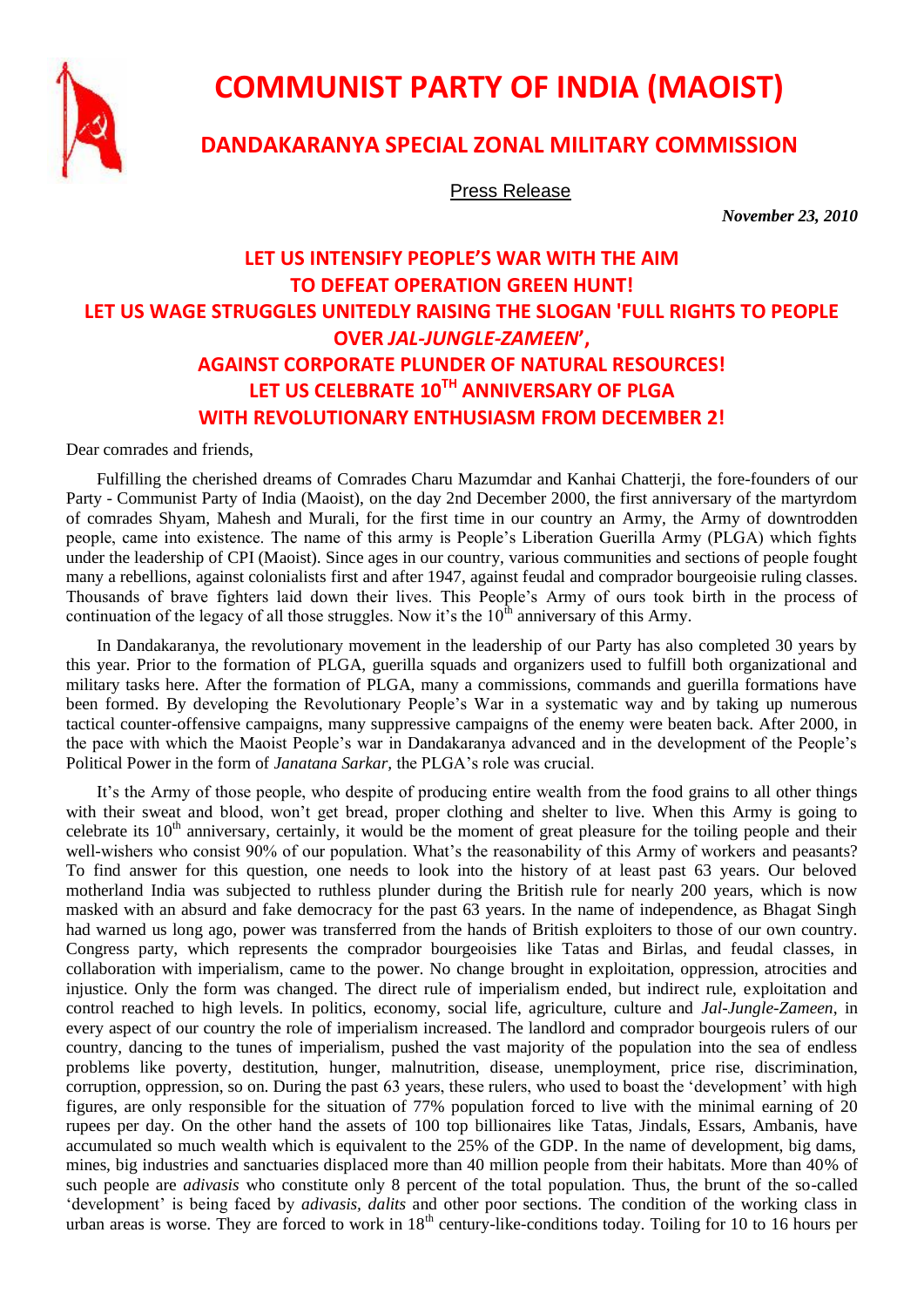day is becoming more and more common now. Minimum wages act is being kept only in the papers. Because of continuous attacks of Hindu fascists' on Muslims and Christians, latter are forced to live with insecurity. In Kashmir and North-East regions, armed forces of the Indian expansionist rulers have been suppressing the people in most inhuman ways.

Where ever a protest is registered to this situation or whenever a voice of opposition is raised, state always countered with its brute force of bullets and guns. Entire repressive tools of the state, i.e. police, paramilitary and army dealt this opposition with violence, terror and barbarity. In this backdrop, the famous Maoist saying – 'people have nothing without a people's army', converted into reality, not only in words but in practice too. In the process of continuation of the New Democratic Revolution of India which was initiated with the First Struggle of Independence in 1857, and particularly the ongoing Agrarian Revolutionary Guerilla War which was initiated along with the Great Naxalbari Armed Peasant Uprising, this People's Army – People's Liberation Guerilla Army was formed which is now celebrating its 10 years. Smashing feudalism, comprador bureaucratic bourgeoisie and imperialism; and establishing the rule of the United Front which consists of worker-peasant unity as its basis and small and middle bourgeoisie as its allied forces, is the political aim of this People's Army.

#### *Now, let us have a glance at the achievements of the Dandakaranya people with the help of this Army –*

- 1. In village and area levels, the power of the exploiting classes has been smashed and the People's Power has been established. Organs of the *Janatana Sarkar,* though in primary level, are working taking initiative with the aim of achieving all-round development of the people.
- 2. Over three lakh acres of land has been confiscated from the government forest department and landlord classes. Thus there is no landless peasant in the areas of struggle, here in Dandakaranya.
- 3. All kinds of atrocities, exploitation and sexual exploitation of women by police, forest department, revenue department, mining *maphiya,* timber smugglers, usurers, *tendu* leaves contractors, paper mills management have been stopped.
- 4. The attempts of plundering the huge natural wealth of Dandakaranya by both 'indigenous' and foreign corporate companies like Tatas, Essars, Jindals, Mittals, Texas Power Generation, Vedanta etc. have been thwarted.
- 5. The bogus policies of the government under the garb of 'development' which would have been displaced *adivasis* in big numbers were opposed and resisted. Hence the mining *maphiya* has been forced to flee from various places from Pallamad to Surjagarh.
- 6. The suppressive and rapist police and paramilitary forces that were deployed to ensure the exploitation of people and plunder of resources were wiped out in big numbers. Over 575 modern weapons were seized from them by the people and people's forces to arm themselves. Murkinar, Urpalmetta, Ranibodili, Korkotti, Laheri, Kongera, and particularly the historic Tadimetla ambush, all these attacks show the development process of the guerilla war. Many a brave daughters and sons of the people attained an important place in the history with their martyrdom.
- 7. In 2005, with directives of the central government, BJP government of Chhattisgarh had launched a brutal counter-revolutionary campaign with the name of Salwa Judum. During that campaign police, paramilitary forces and SPOs had killed more than one thousand *adivasis* and raped hundreds of women. More than 600 villages were burnt down and thousands of people were forced to live in so-called 'relief' camps. In spite of this, entire people stood straight and firmly. Raising the flag of resistance everywhere, the people of Bastar defeated Salwa Judum in the leadership of this Army and thus added a new chapter in the annals of history.

#### *But the challenges are there…*

With the aim of wiping out the Maoist movement, which has become a big hindrance in the road of indiscriminate corporate plunder of natural wealth, with the guidance of imperialists, exploitative ruling classes have launched an inhuman, massive and countrywide onslaught in the name of Operation Green Hunt, which is, in fact, 'war against the people'. This must be fight back. For this, PLGA should become strong in all aspects. Refuting all illusionary and fake developmental schemes firmly, People's Economy has to be developed basing on the principle of 'self-reliance'. To defend this and to ensure its smooth conduct, youth should join PLGA in big numbers. Big and foreign corporate companies are itching to plunder the mineral and other natural wealth of Dandakaranya. This would lead to the displacement of entire local populace. In the struggle of resistance to this, PLGA should lead from the front so as to protect the existence of the people.